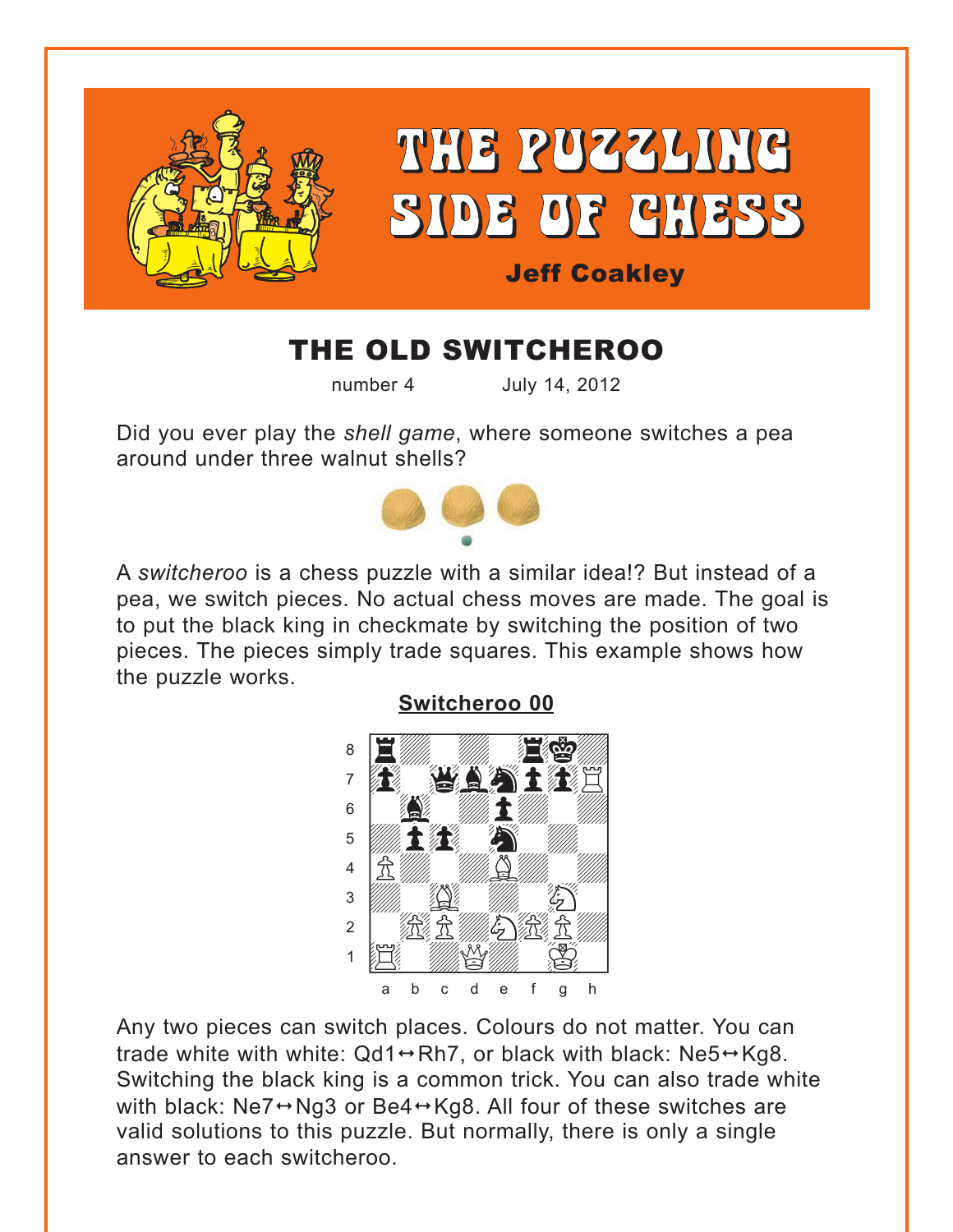<span id="page-1-0"></span>One important rule is that the position after the switch must be legal. A position is legal if it could occur in an actual game. This rule implies several things.

- a) A pawn cannot be put on the first or eighth rank. Kg8 $\leftrightarrow$  a4?,  $Qd1 \leftrightarrow q7$ ?, Ra1 $\leftrightarrow q7$ ? are not allowed.
- b) Both kings cannot be in check.  $Ne2 \leftrightarrow Ne7$ ? is no good.
- c) There must be a way to reach the resulting position with a legal white move.  $Ne2 \leftrightarrow Kg8$ ? is not a solution. The black king would be in an impossible double check. Illegal checks are a frequent "violation" in switcheroos.
- d) A black king cannot be placed on the first rank inside the white pawn formation, unless there was a legal way for him to get there.  $Qd1 \leftrightarrow Kq8$ ? is not permitted because the black king could never have passed by the unmoved pawns on b2, c2, f2, and g2.

As you can see from items c and d, retrograde analysis is sometimes required to decide if a switch is legal.



Switch two pieces so that Black is in checkmate. Any two pieces may trade places. Colours do not matter. The resulting position must be legal. No fair placing both kings in check or putting pawns on the 1st or 8th rank.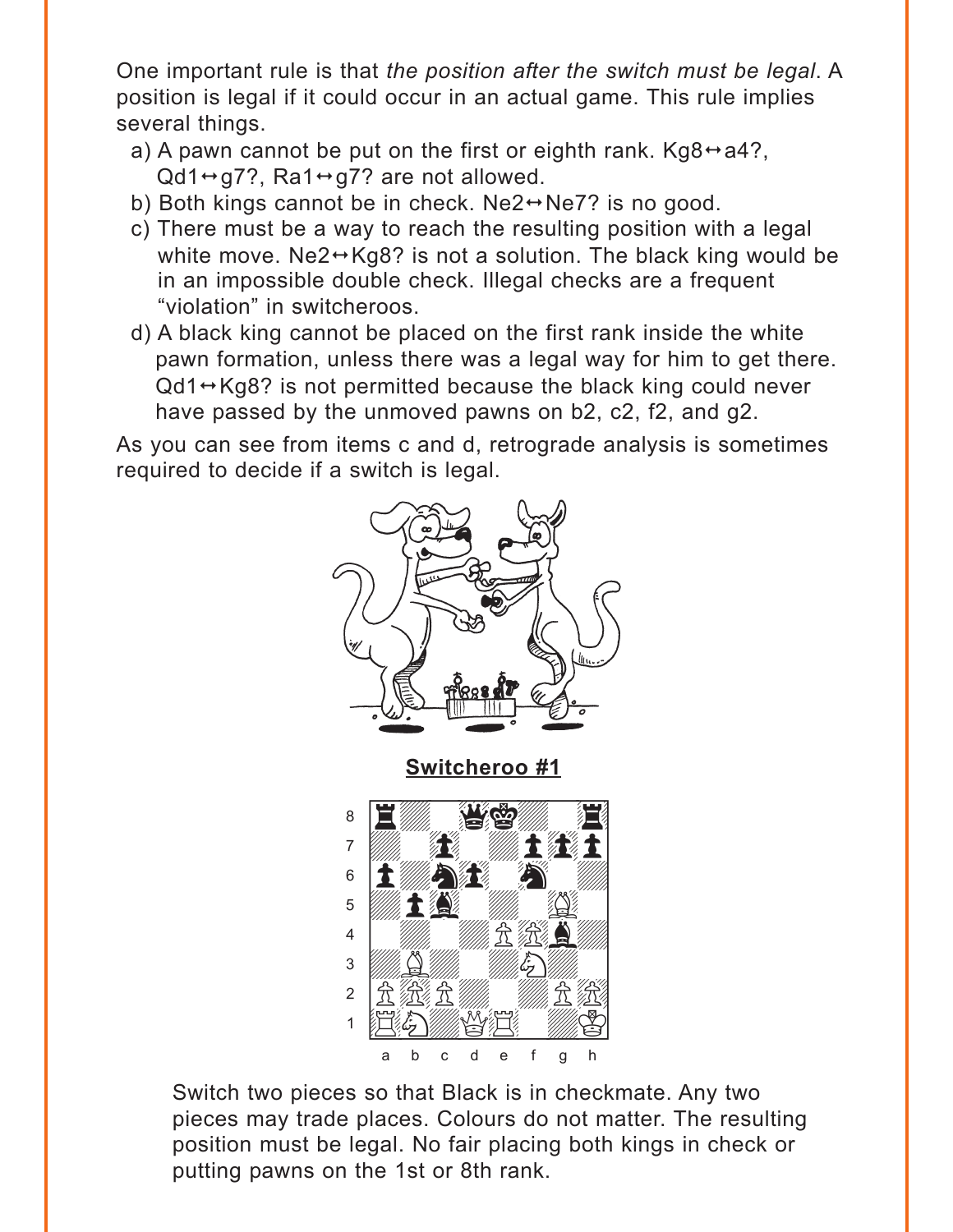<span id="page-2-0"></span>In some switcheroos, like 02, the black king is already in check in the puzzle position. That doesn't necessarily make things easier.

**Switcheroo 02** 



Black is in checkmate.

Switcheroos are good training for developing board vision, especially the recognition of mating patterns. But probably their main appeal is amusement!

As far as I know, the switcheroo was invented by me. My apologies for the silly name.



#### Switcheroo 03

Switch two pieces so that Black is in checkmate.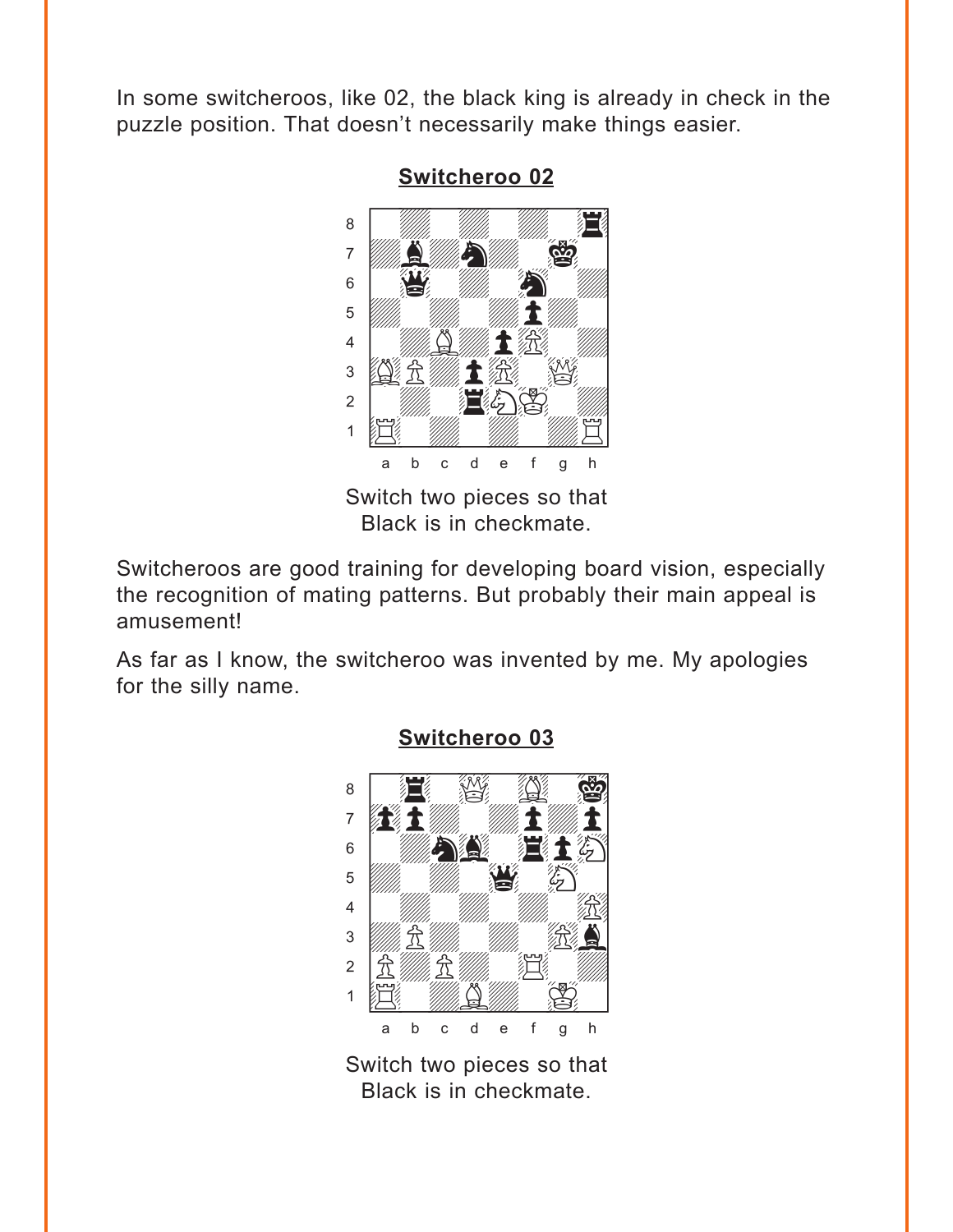<span id="page-3-0"></span>Some players may have found the first three switcheroos too easy. In an attempt to stump a few of the master solvers, here is one more.

**[Switcheroo 04](#page-5-0)**

The black king is not only in check, he is already mated. However, the position is illegal. Can you find the switch that makes a legal checkmate?



Switch two pieces so that Black is in checkmate.

This puzzle was composed by renowned problemist Noam Elkies, professor of mathematics at Harvard University. Thanks to him and to Dan Heisman, *Novice Nook* columnist, for their interest in switcheroos.

# **SOLUTIONS**

Switcheroos 0, 1, 2, 3 by J. Coakley. Problems 0, 1, 2 are from *Winning Chess Puzzles For Kids* (2006). Problem 3 is a *ChessCafe.com* original (2012), as is number 4 by Noam Elkies.

*PDF hyperlinks*. You can advance to the solution of any puzzle by clicking on the underlined title above the diagram. To return to the puzzle, click on the title above the solution diagram.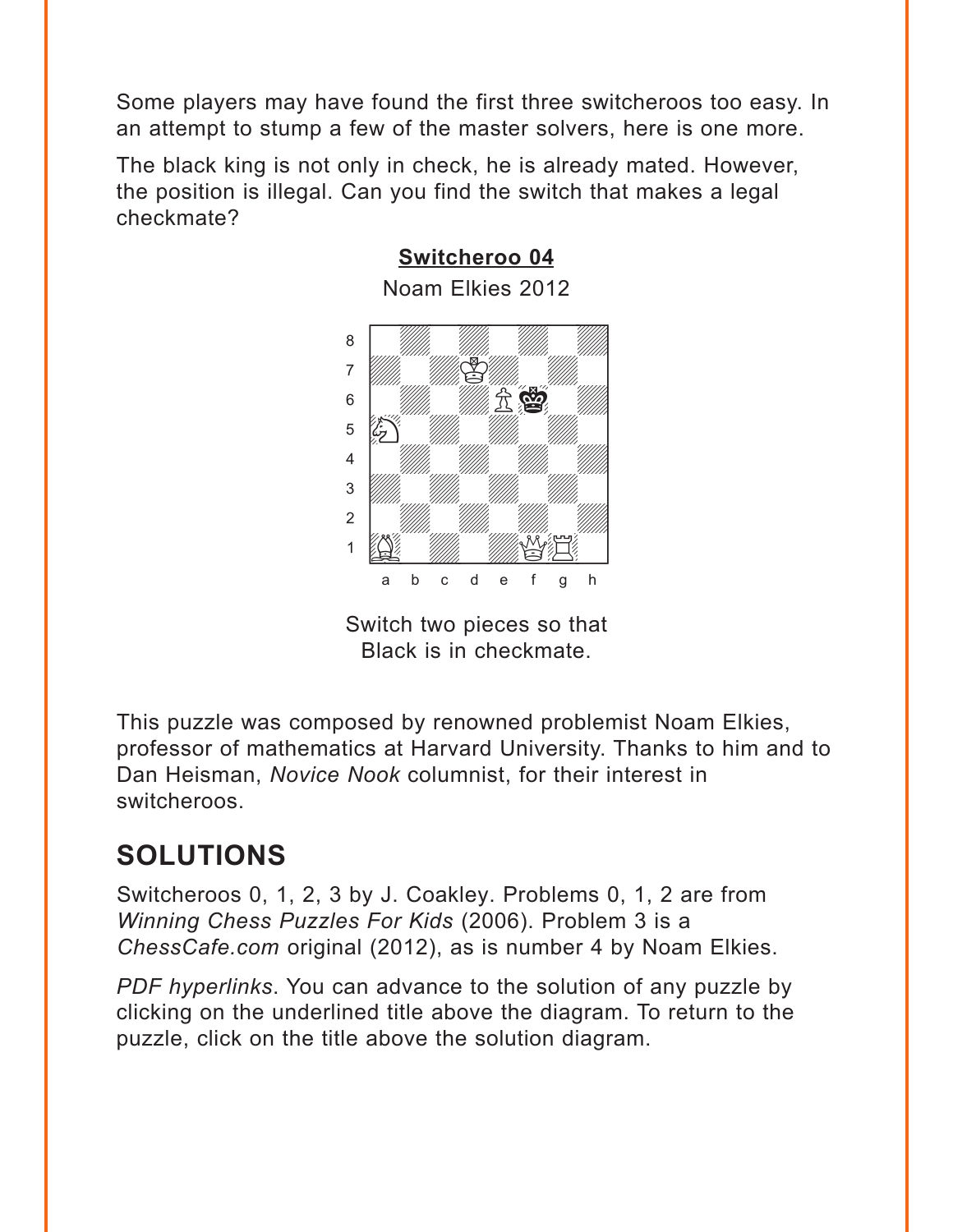## Switcheroo 01

<span id="page-4-0"></span>

The white queen and black king switch places. The position after the switch is very weird, but it is legal. The last move could have been Re2-e1#. It would take a lot of strange manoeuvring by the white pieces, but the black king could have reached d1 along the path d4-e3-e2-d1.



Switcheroo 02

 $Ra1 \leftrightarrow Qq3$ 

The rook takes over the checking duties while the queen pins the knight on f6.

(Ne2 $\leftrightarrow$  f5? is not the correct solution because it is an impossible double check.)

 $(f4 \leftrightarrow Kg7$ ? is a triple check!?)

[This switcheroo is a corrected version of the originally published problem which had dual solutions.]